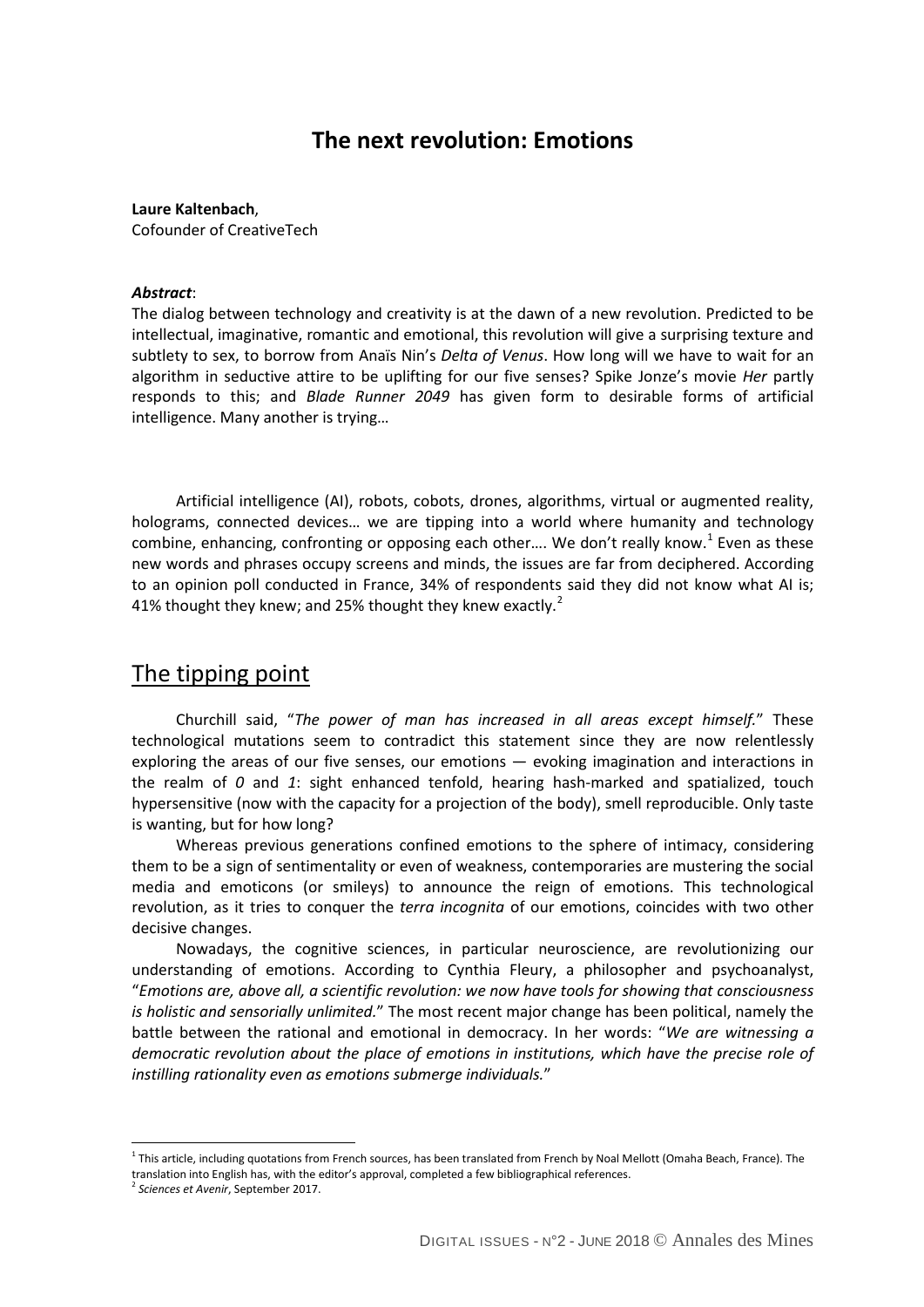These three accelerations — technological, scientific and political — raise questions about how we understand ethical and regulatory issues, not to mention the legislation now being debated for a corpus of law on robots. They also directly challenge firms. How do firms understand their customers and employees? How do they design products and services? The revolution of emotions is on the march.

# We have entered the era of the economy of emotions

According to Joël de Rosnay, "*artificial intelligence, well controlled, could lead us to become even more human, a hyperhumanism.*" Even more human? More sensitive to the equilibrium in nature around us? In the words of the historian Yuval Noah Harari, we are faced with a "*new human agenda*".[3](#page-1-0) All problem areas are touched: ethics, regulations, R&D, governance.

What to think about ethics when considering data et "conscious machines"? Efforts in the past few years have been made to define the place of ethics. In 2014, a preliminary "declaration of digital human rights" was drafted to allow "soft law" to preempt this random future.<sup>[4](#page-1-1)</sup> For Laurence Devillers, professor at Paris-Sorbonne University and specialist in "affective computing", several approaches coexist for broaching the topic of an ethics for AI:

● the ETHICS OF ABDICATION: AI is programmed to destroy itself in case of problems and to risk the lives of passengers in driverless vehicles.

• a DEONTIC ETHICS: AI applies regulations in the strict sense of the word.

● a CONSEQUENTIALIST ETHICS: AI arbitrates using statistics (*e.g.*, the number of casualties in an accident involving a driverless vehicle).

How to combine these ethical approaches to cope with various forms of AI? On a lighter note, what to think about the "suicide" on 27 July 2017 of a security robot (designed to feel no emotions) in a fountain in Washington, DC?

Another question concerns the body of law for robots. The question of "robot law" might seem ludicrous. In 2014, Alain Bensoussan, an attorney, founded the Association du Droit des Robots. It calls for a legal framework specific to robotics, like the body of law on information and communications technology. For the supporters of this approach, "robot law" is inevitable as machines are equipped with AI, which makes them ever more autonomous.

At the core of this topic is the support for research. Given its more than 5000 researchers in AI, France is a driving force in these developments. Research is well endowed, but very few studies have been made on how it should be put to use. Like previous technological revolutions, the uses are economically crucial. To detect and invent new uses, Jean-Gabriel Ganascia, a professor of information science at Pierre-et-Marie-Curie University and a researcher in AI, has argued for a multidisciplinary reinforcement from, in particular, sociologists.

The sudden accelerations described by Y. Harari in his "*brief history of tomorrow*" are dazzling. According to him, the major products will no longer be material goods but, instead, the body, mind and consciousness (in other words, artificial life); and *homo deus* (humankind becoming godlike) has three ways to pass to a higher level: bioegnineering, cyborgs and inorganic life. How to conceive of a theoretical framework for thinking about these issues?

 $\overline{a}$ 

<span id="page-1-0"></span><sup>3</sup> "The new human agenda", chapter 1 in Y.N. HARARI (2016) *Homo Deus: A Brief History of Tomorrow* (London: Vintage).

<span id="page-1-1"></span><sup>4</sup> http://www.ddhn.org/.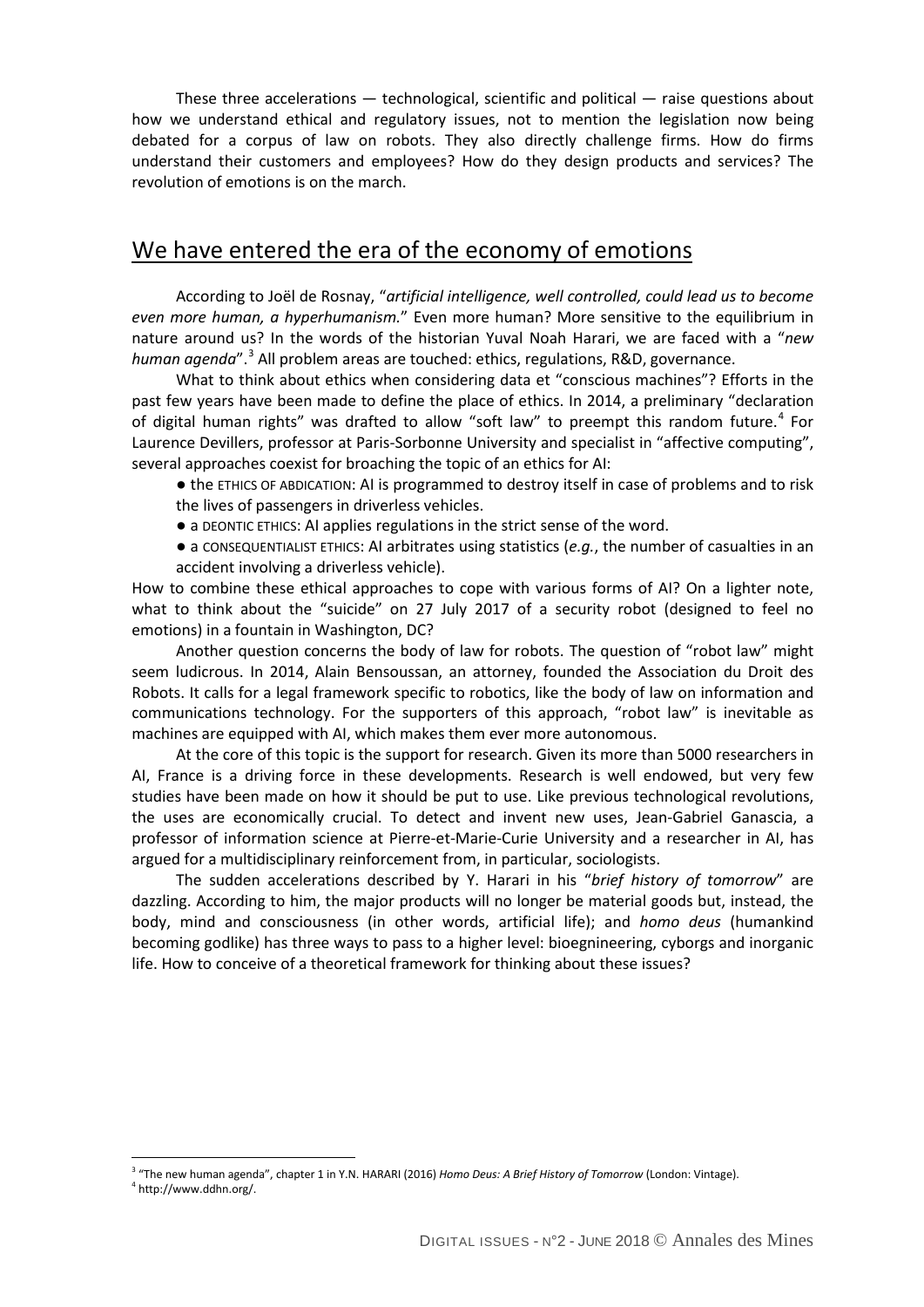In recent months, several initiatives have been undertaken across the Atlantic: financial funds (Salesforce AI Fund, Google, etc.); the creation at Harvard Business School of the Future Society,<sup>[5](#page-2-0)</sup> a think tank that wants to open debate on AI; and attention-grabbing announcements by major players in digital technology: Elon Musk, Mark Zuckerberg, Bill Gates, Larry Page, Jeff Bezos.... In France, there have been: Cédric Villani's report, at the parliament's request, on AI;<sup>[6](#page-2-1)</sup> President Macron's proposal in a speech on 26 September 2017 at the Sorbonne for creating a European agency of innovation (for funding AI, in particular).

Is it not urgent to mark public opinion by organizing a "conference of parties" on AI? This would be a bold initiative to bring together all stakeholders in this new economy of emotions: researchers, entrepreneurs, artists, engineers, philosophers, sociologists — a conference open to all disciplines. The solutions for tomorrow cannot be left up to technicians and specialists alone. As Laurence Devillers has warned: "*It is necessary to work on the discrimination that could occur in artificial intelligence. Are we going to reproduce in AI the cleavages in society? We notice that female conversational assistants are mainly used for acts of care, that there might be a proliferation of sexual robots of a feminine gender […] or that face recognition software, such as Google's, knows how to identify white people better than black people owing to the lack of sufficient data in the training set. It is necessary to give serious thought to such topics in order to not end up with artificial stupidity.*"

#### The authors of emotion

For firms, a new battle is under way: how to introduce emotions in processes for making innovations? Since emotions increasingly dictate our behaviors and actions, firms must speak their language. Emotional management, emotional intelligence, emotional marketing… no field seems neglected; and the creativity of artists is already being tapped for designing advertisements and objects, for re-enchanting spaces or places.

At a closer look however, we notice a whole section of corporate activity  $-$  the design and development of products and services — that still pays little heed to the dimension of emotion and the distinction of creativity. A fact compels recognition: products increasingly resemble each other in terms of reliability, features and prices. It is, therefore, hard for a product or service to stand out. It must be made distinct owing to the wrapping, to advertising campaigns or, more deeply, to the firm's values, brand name, etc. Above all, distinction will increasingly be achieved by taking account of emotions during the process for developing new products and services, by factoring this dimension into the methodology of the work done by engineers, researchers and technicians. The sales battle that pitches firms against each other starts far upstream in the production process (including the management of employees). Emotion is what makes a product or service special, what gives it an irreducible sensuousness. Jean-Gabriel Ganascia's call for multidisciplinarity means bringing various talents into the processes of innovation. This approach is yet to be invented.

Firms do not spontaneously foster creativity: it challenges habits, the taken-for-granted, traditions; and disrupts organizations. Always producing something new is a source of disorder. In a society of emotions however, creativity becomes a top-ranking quality. Artists (whether screenor script-writers, video game graphic artists, musicians, dancers, movie directors…) create by evoking the questions asked about our society. The special ties between artists and society, approach of artists to the sensory world, their aesthetics, their vision… these are an opportunity that extends beyond the multidisciplinarity of the teams working on new ideas.

 $\overline{a}$ 

<sup>5</sup> http://ai-initiative.org/.

<span id="page-2-1"></span><span id="page-2-0"></span><sup>6</sup> VILLANI C. (2018) *Donner un sens à l'intelligence artificielle. Pour une stratégie nationale et européenne*, mission parlementaire, March, 242p. Available via: https://fichiers.acteurspublics.com/redac/pdf/2018/2018-03-28\_Rapport-Villani.pdf.